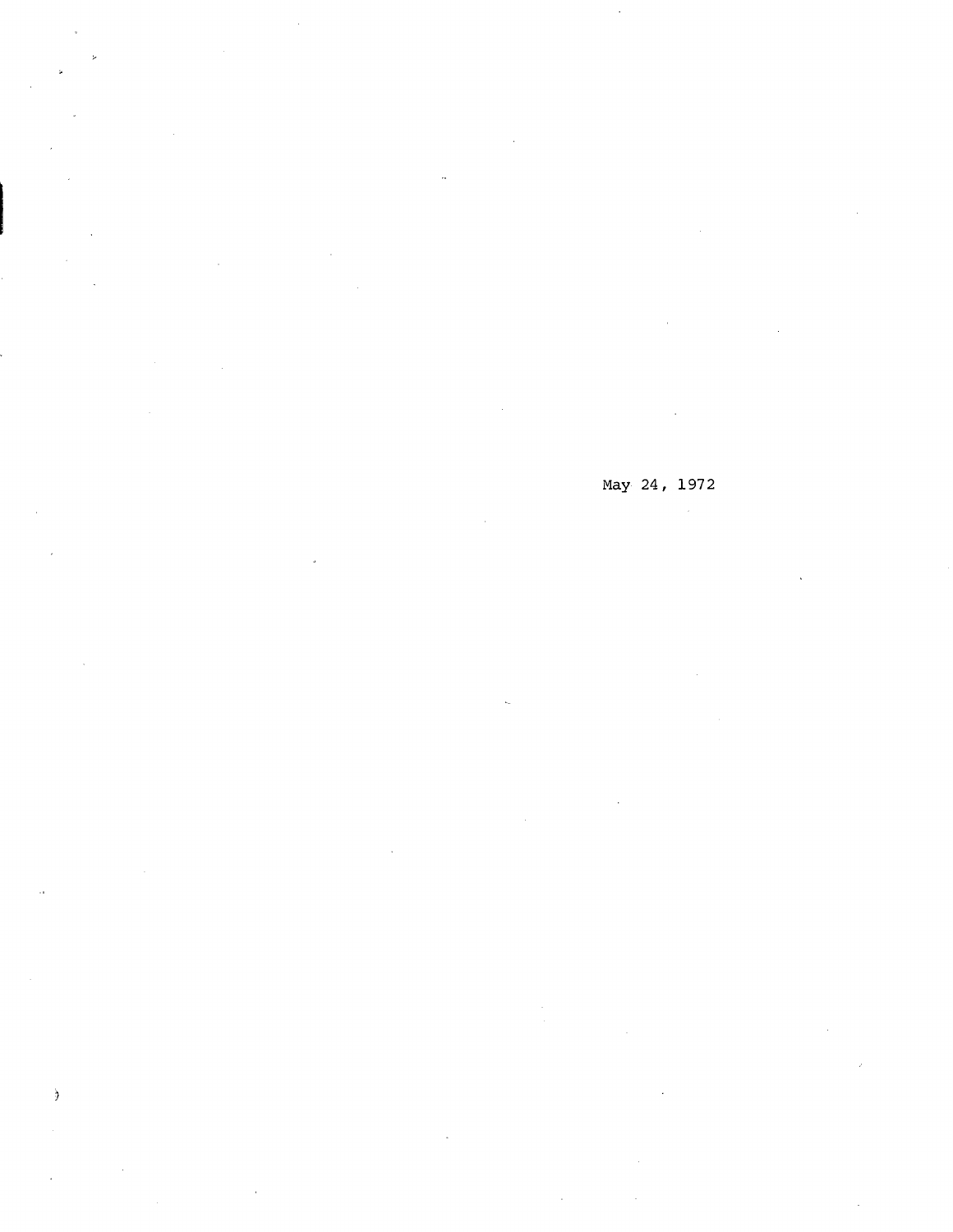### THE UNIVERSITY **OF MANITOBA**

# **Inter-Departmental Correspondence**

**DATE** May 25, 1972

### TO ALL NEW MEMBERS OF THE SCIENCE FACULTY EXECUTIVE COMMITTEE

FROM G. Richardson, Secretary - Executive, Committee

**SUBJECT:** 

At the last regular meeting of the Executive Committee several items of the Agenda carried over (into) the new term of office. For your information I enclose the following:

- Copies of the minutes of the last regular meeting.  $1.$
- Material on the proposed new Honors Regulations. The new regulations have been sent to the Department Heads for comment and suggestions. These suggestions will be sent to the Executive members once they are received and will be discussed in the following meetings.
- Letter from the Registrar re: Fees for Honors students this will be discussed in conjunction with the proposed new Honors Regulations.
- Material on Senate's proposed Departmental Council. This has not 4. yet been discussed by the Executive.
- 5. Proposed terms of reference for the Committee on Student Standing. The Executive is waiting for the revised terms to be forwarded to it by the Student Standing Committee.
- The report from the Committee on Extra Professional Work (Consulting). 6. At (its) last meeting the Executive suggested that the Chairman of this committee (Professor Konopasek - Physics) be invited to one of the subsequent Executive Committee meetings to discuss the report and answer the members' questions.

The next regular Executive Committee meeting is likely to be called sometime in June. You will be sent a notice and agenda giving the particulars. If you have any questions please call me at 9365.

GR:wac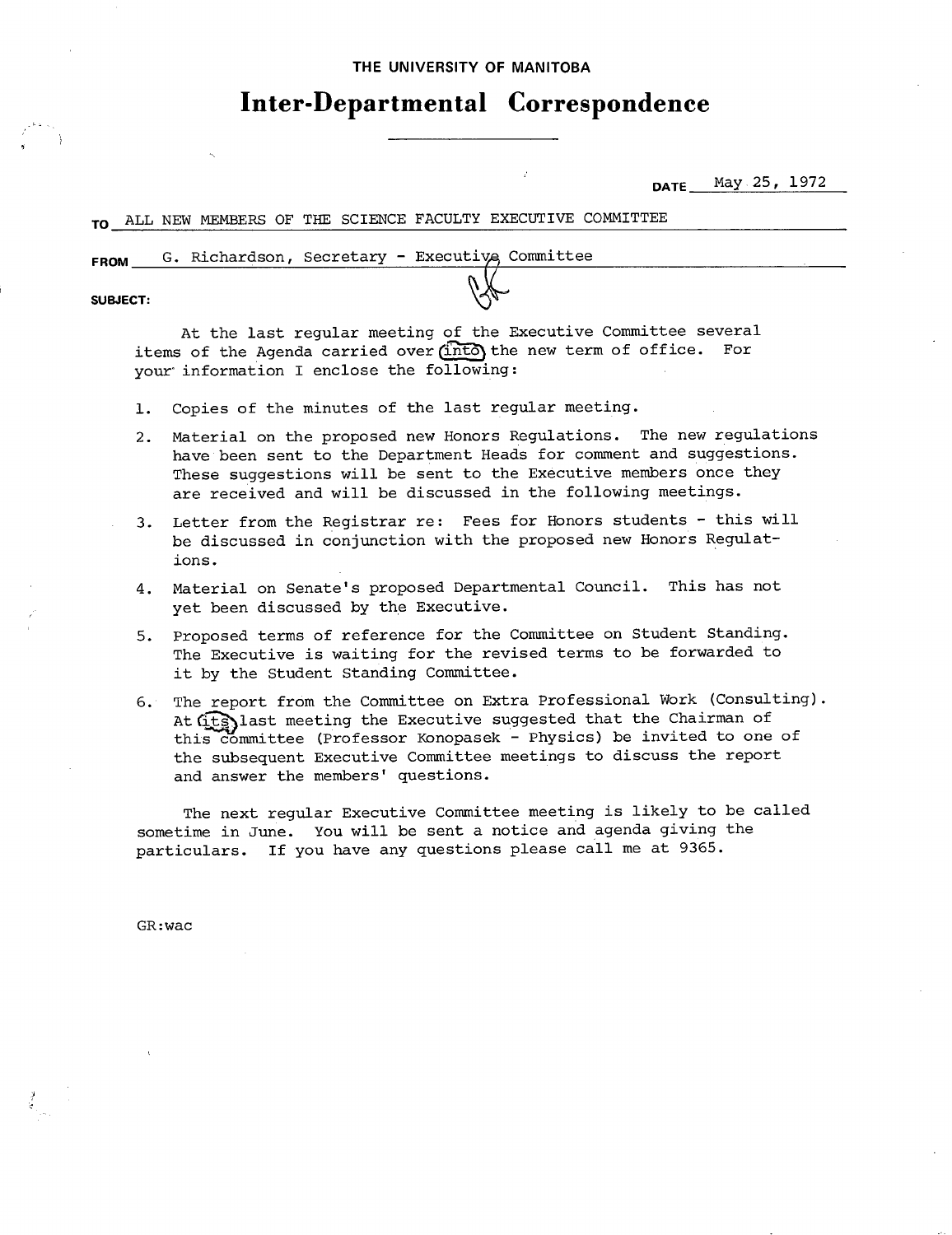### THE UNIVERSITY **OF MANITOBA**

# **Inter-Departmental Correspondence**

DATE May 4, 1972

### SCIENCE EXECUTIVE COMMITTEE MEMBERS

FROM G. Richardson, Secretary - Executive Committee

**SUBJECT:** 

Indications are that the **undergraduate examination results,**  required to choose the winners of the various awards and prizes in the Faculty, will not be available in time for the May  $10$ , 1972 meeting. Consequently, we will only be able to determine the graduate award, i.e. the Gold Medal winners, at that meeting.

This being the case, a second meeting has been called for Wednesday, May 24, 1972 at 2:30 p.m. in the Faculty Conference Room, at which time the undergraduate awards will be made.

Also to be discussed at this meeting will be the recommendations from the Committee on Courses. The complete minutes of the meeting are attached for the information of the Executive members. These minutes refer to proposals to accept for credit in Science courses from Dentistry, Social Work, Soil Science, and the School of Art. The Committee is recommending that we do not approve the adoption of the Dentistry and Social Work courses, but that we do accept the courses considered from Soil Science and the School of Art.

GR:wac c.c. Miss White, Awards Office Encl.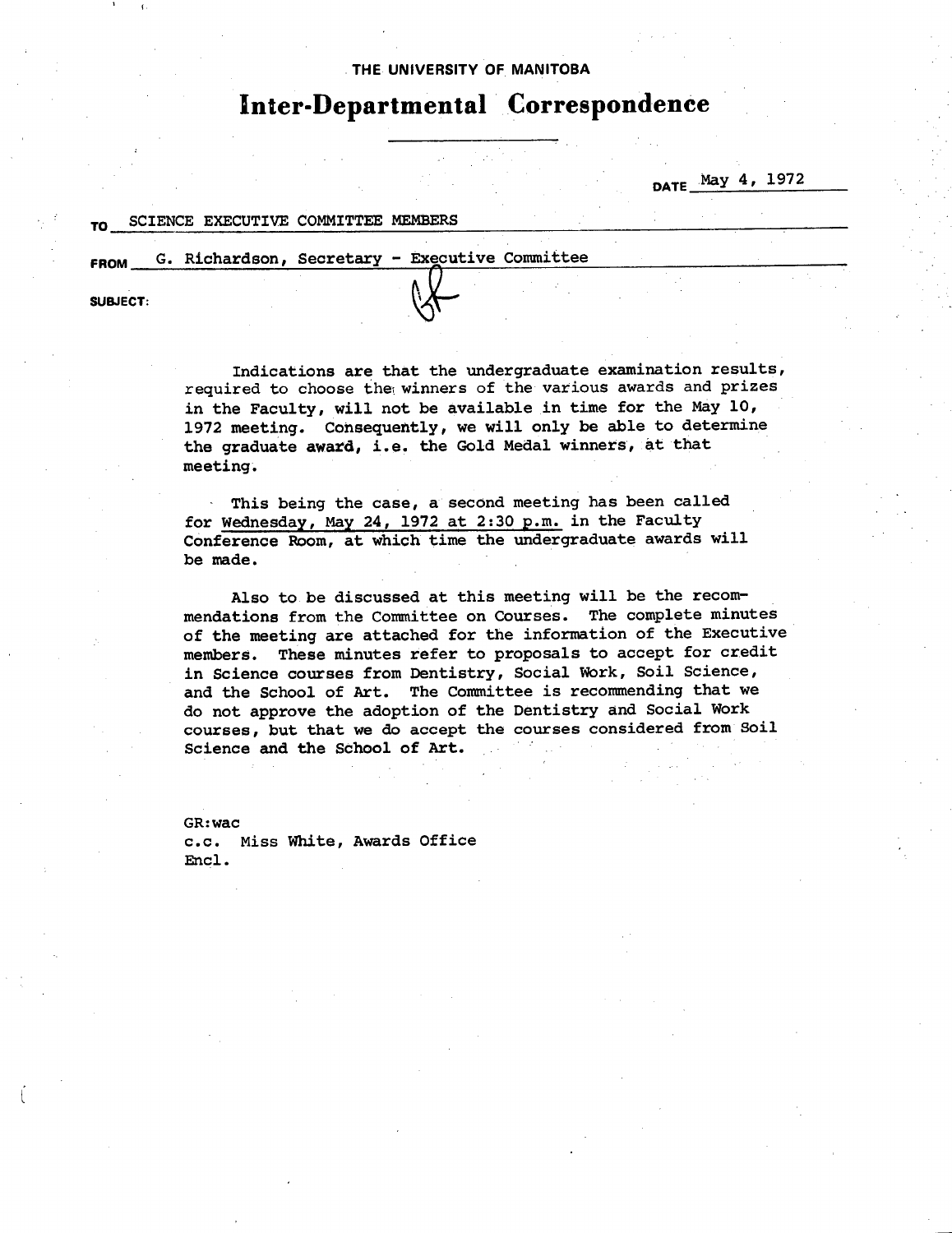#### May 31, 1972

Minutes of the continued twelfth meeting of the Executive Committee of Faculty Council, held on Wednesday, May 24, 1972 at 2:40 p.m. in the Faculty Conference Room, 250 Allen Building.

| Members Present: Dean R. D. Connor; Chairman, Drs. M. Kettner, G. Losey |
|-------------------------------------------------------------------------|
| G. Woods, J. Reid, J. Vail, J. Svenne, G. Dunn, P. K.                   |
| Isaac. (9) G. Richardson, Secretary.                                    |
| Regrets: Dr. I. Cooke.                                                  |
| Visitors: Mr. R. McDole, Professor C. E. Henry.                         |

The Chairman explained that this meeting was really a continuation of the May 10th meeting, therefore, the minutes of that meeting would not be approved at this time. He indicated that there were only two items for discussion, the determining of the undergraduate award winners, and the concurrence with the Committee on Courses recommendation for course acceptances. He suggested that *because* Mr. McDole and Professor Henry were in attendance to assist in the awards that this be discussed first.

Because the names of some students appeared on more than one list of possible recipients it was suggested and agreed that the Committee go through the complete list of awards and determine tentative winners, then return to each individual award and make specific recommendations. This was done and the results were as follows:

1. Dr. Maxwell S. Rady Scholarship awarded to the candidate who is judged to have reached the highest standard in a full slate of final exams in second year in Science, General or Honors. It was moved by Dr. Losey (Svenne) that:

"this scholarship be awarded to Andres, Terrance H. (020127)."

Carried 1 Opposed

... 2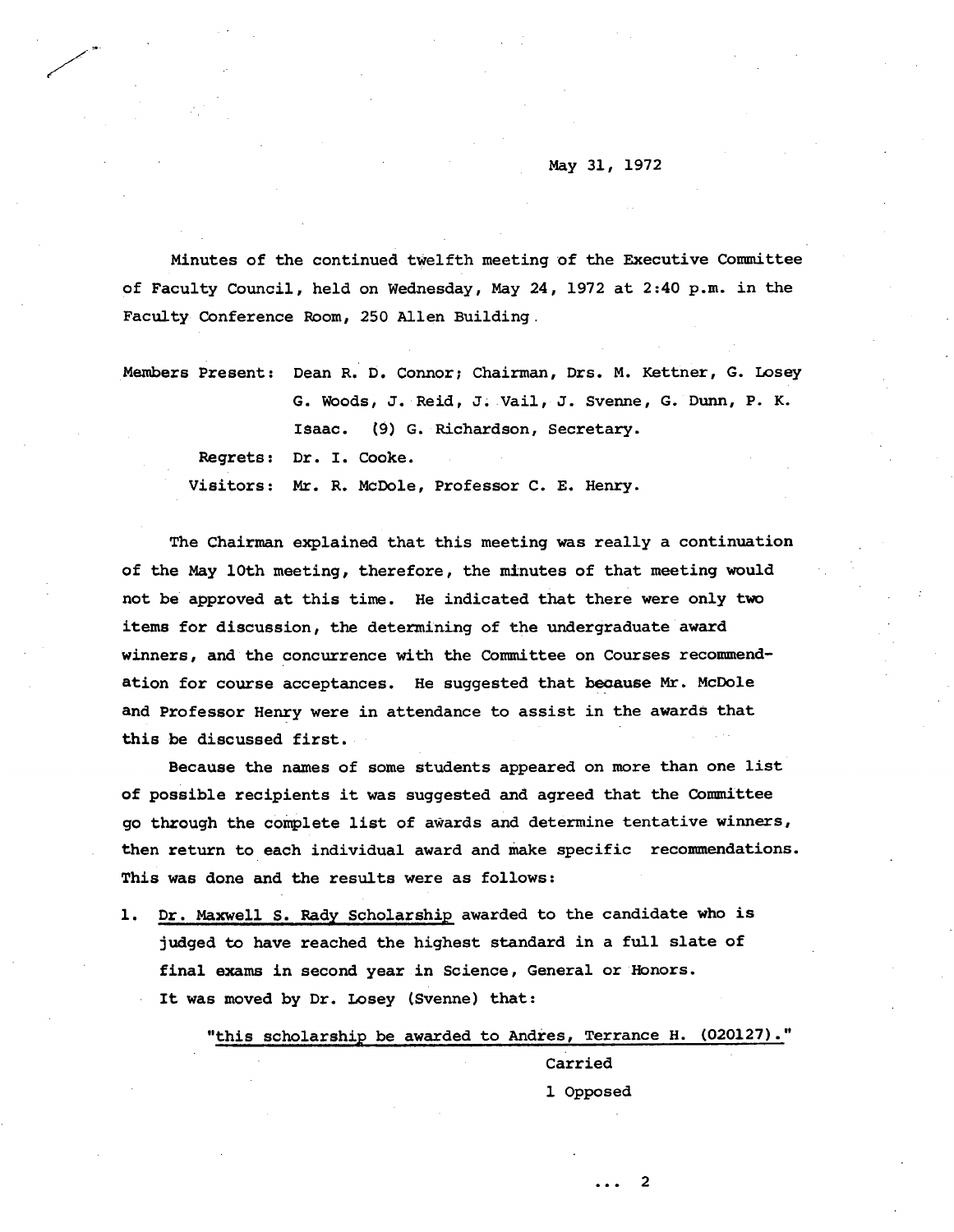At the request of Professor Henry and for the convenience of the Awards Office it was moved by-Dr. Losey Woods) that:

-2-

"as alternatives, Goldstein, David H. (356033) and Finkleman, Steven C. (297206) be named and that in case they become recipients the award be split between them."

Unanimous

2. Rosabelle Searle Leach Scholarship of approximately \$150.00 awarded to the candidate who is judged to have reached the highest standard in a full slate of final exams in first year in Science. It was moved by Dr. Vail (Losey) that:

> "the award be split between Blackshaw, Stella L. (010133) Brown, Keith W. (115500) and Lindquist, William B. (559061)." Unanimous

It was agreed that if notaall three were determined eligible that the award be split, or given in full, to the remaining student(s).

University Women's Club of.Winnipeg Undergraduate Scholarship of  $3.$ \$250.00 awarded to the female student who attains the highest *standing* on the aggregate of the final exams in a course of studies approved for full time students in the second year in Science, General or Honors.

It was pointed out by Professor Henry that this award is tenable only if the recipient holds no other award for academic achievement. This would not preclude the winner from holding a bursary, however. It was moved by Dr. Svenne (Isaac) that:

"the award be given to Andrew, Maureen C. (020128)."

Unanimous

It was moved by Dr. Vail (Woods) that:

"Sutter, Joan A. (885175) be named as alternate."

Unanimous•

Governor General 's Medal awarded to. the student attaining the highest aggregate standing in the first two years in Science, General or Honors.

It was moved by Dr. Svenne (Reid) that:

"the medal be awarded to Finkleman, Steven C. (297206)."

Unanimous

3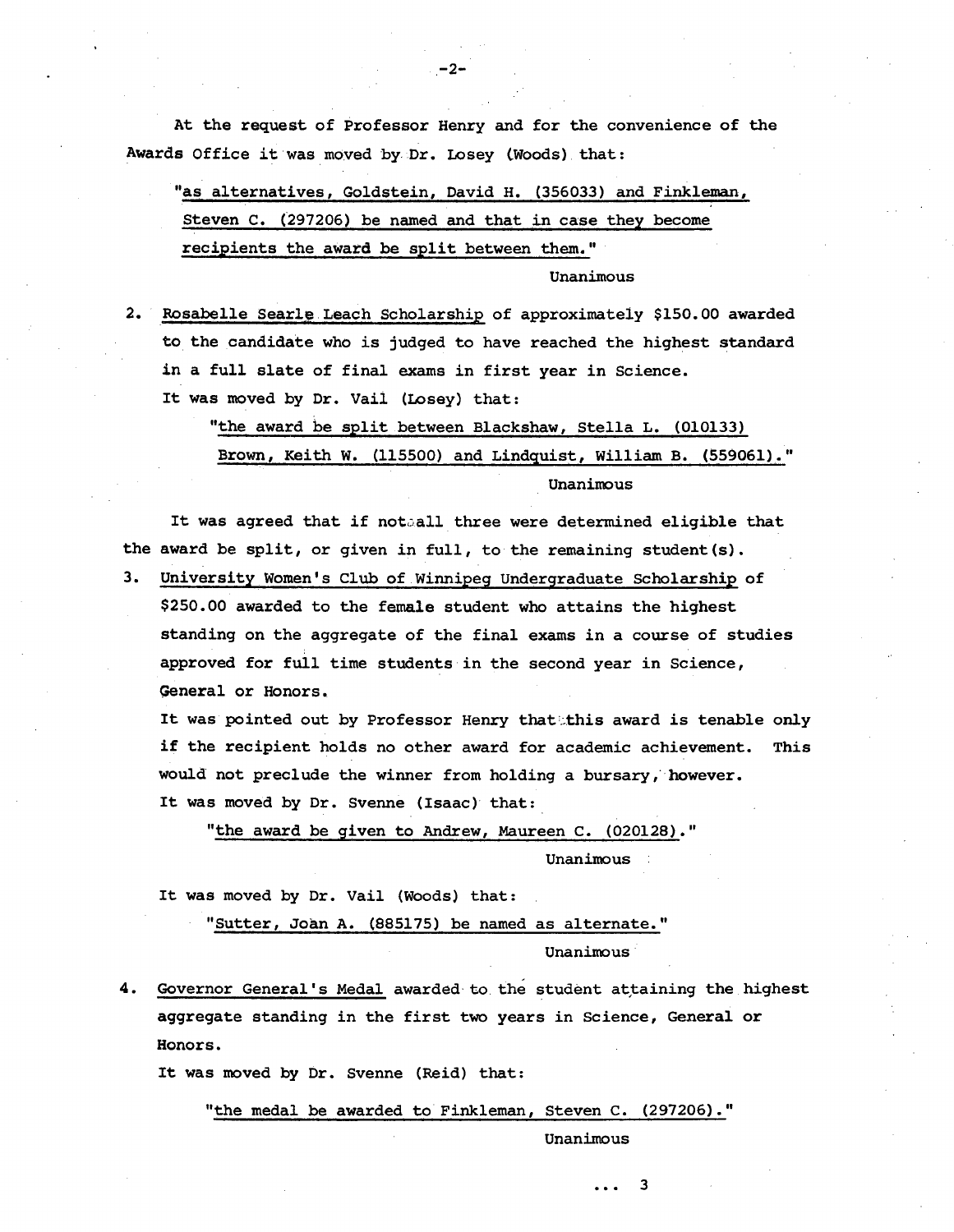5. Isbister Undergraduate Scholarship - five awards of \$150.00 each, awarded to the students attaining the highest standing in any year except the graduating year.

It was moved by Dr. Losey (Isaac) that:

"the five awards be shared among the top **six candidates,**  i.e. Andrew, Maureen E. (020128), Finkleman, Steven C. (297206), Goldstein, David H. (356033), Blackshaw, Stella L. (010133), Brown, Keith W. (115500), and Lindquist, William B. (559061)."

Unanimous

It was agreed that if Miss Andrew relinquishes this award in favor of the University Women's Club of Winnipeg Scholarship, the award will be given to the other five candidates.

It was moved by Dr. Svenne (Vail) that:

## "Andres, Terrance H. (020127) be named as alternative." Unanimous

Before leaving the meeting Professor Henry sought the Committee's feeling towards the designation of the Morton Stall Memorial Scholarship as a purely Science award and the Lt. Morris M. Soronow Memorial Scholarship as an Arts award. At the moment these awards are tenable to either a student in Science or Arts. The Stall award is for a student going into Medicine and the Soronow to a student proceeding to Law. Designated the way he suggests, Professor Henry indicated the appropriateness of such a move in that most students going into Medicine are from Science and those going into Law, from Arts. Also the fact that Arts and Science are now separate faculties, such a division would facilitate the handling of the award. In order to decide the awards this year one representative from Science and one from Arts are to meet with Professor Henry to decide the winners.

It was suggested by one of the members that perhaps Medicine could decide the Stall winner and Law the Soronow.

It was pointed out by Professor Henry that the two professional faculties wouldn't have all the material necessary to make the decision available to them and would likely request Arts and Science to assist them. Dr. Reid felt that because these were awards based on the student's performance while in Arts and Science, that it should be for these faculties to decide the winners. ... 4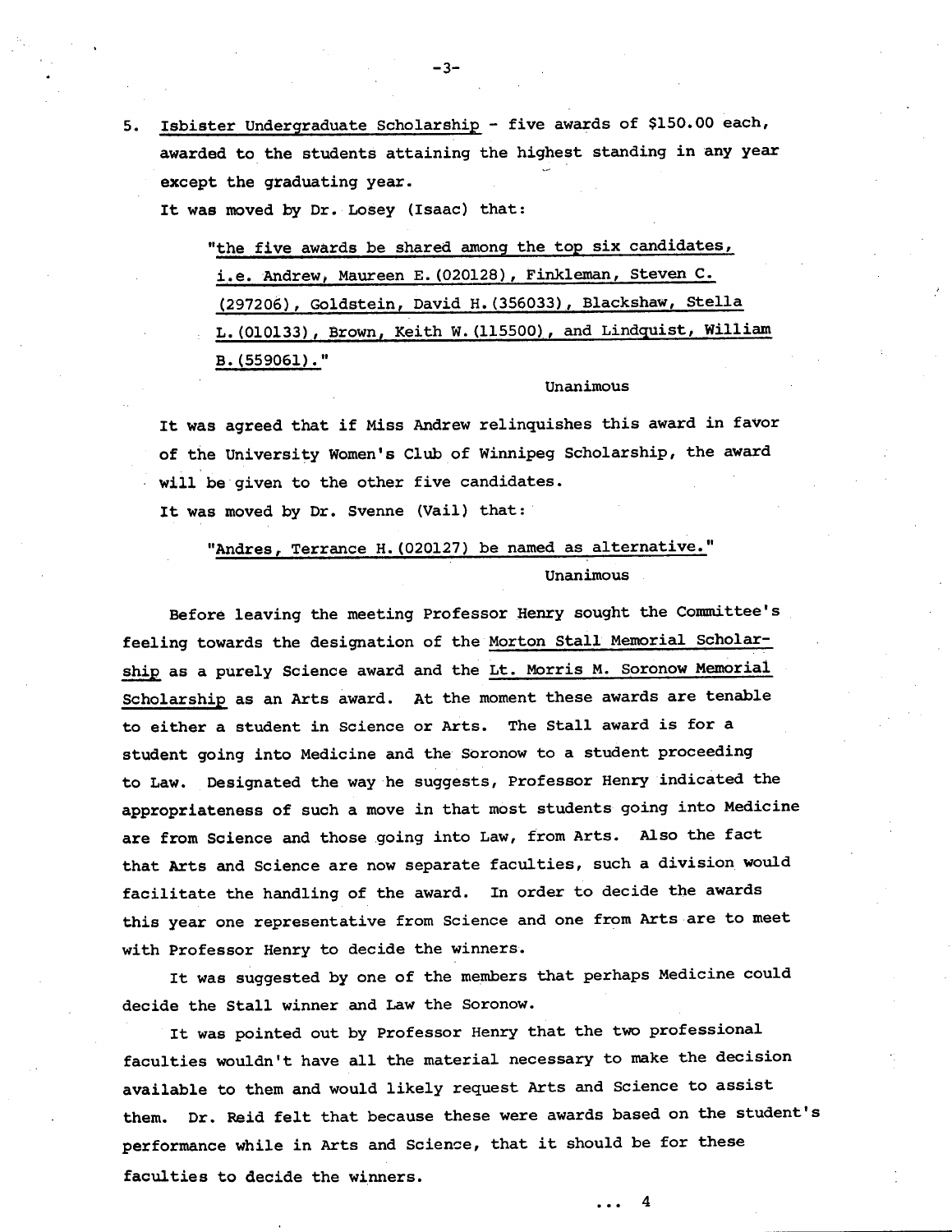It was moved by Dr. Reid (Losey) that:

"this Committee recommends that the Morton Stall Memorial Scholarship be designated a Science award and the Lt. Morris M. Soronow Memorial Scholarship an Arts award."

Carried

#### 1 Opposed

Nominated by Dr. Reid (Dunn), to be Science's representative to meet:with Professor Henry to decide the winners of the Stall and Soronow awards, was Dr. Vail. It was moved (Losey) that nominations cease. Dr. Vail was elected by acclamation.

The Chairman explained that he had received no written response from the Senior administration to his request that the runners-up to the Science Gold Medal award winners receive some sort of recognition, such as a letter from the President, but Vice-President Sibley had indicated concurrence in the suggestion verbally. He indicated that he would be quite willing to draw up such a letter and have the President sign it. The Committee agreed with the Chairman's suggestion. Before leaving this matter, the Chairman informed the members that the runners-up did, however, receive special notice in the Convocation Calendar in the form of "proxime accessit".

The other item for discussion at this meeting was the request for the Executive Committee's concurrence with the recommendations put forth by the Committee on Courses regarding the acceptance of courses from outside faculties for credit in Science. The members having received the course descriptions and the Committee's recommendations prior to this meeting, made the following motions:

1. Dentistry courses - 66.128, 211, 115, 123, and 228, moved by Dr. Vail (Reid) that:

> "the Executive Committee endorses the Committee on Courses recommendations that these courses NOT be accepted." Unanimous

> > 5

Soil Science courses - 40.405, 406, and 407, moved by Dr. Reid  $2.$ (Vail) that: